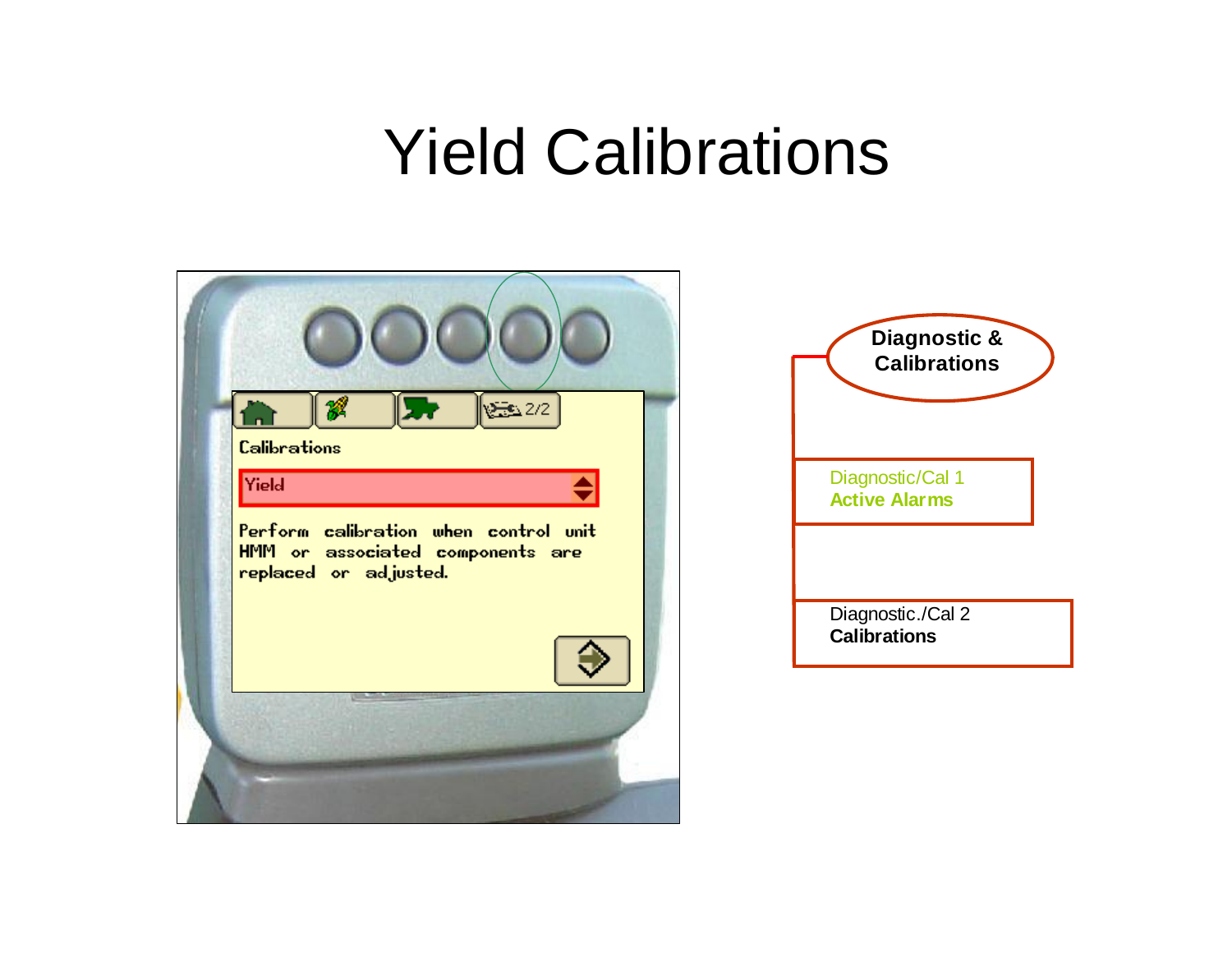### When to Calibrate

The mass flow sensor must be calibrated in order to achieve accurate grain weight measurements. The Standard Calibration procedure must be performed in every crop that is harvested. In addition, the optional Low Flow Calibration procedure may be performed to obtain an improved level of accuracy in situations where there are large variations in grain flow rate.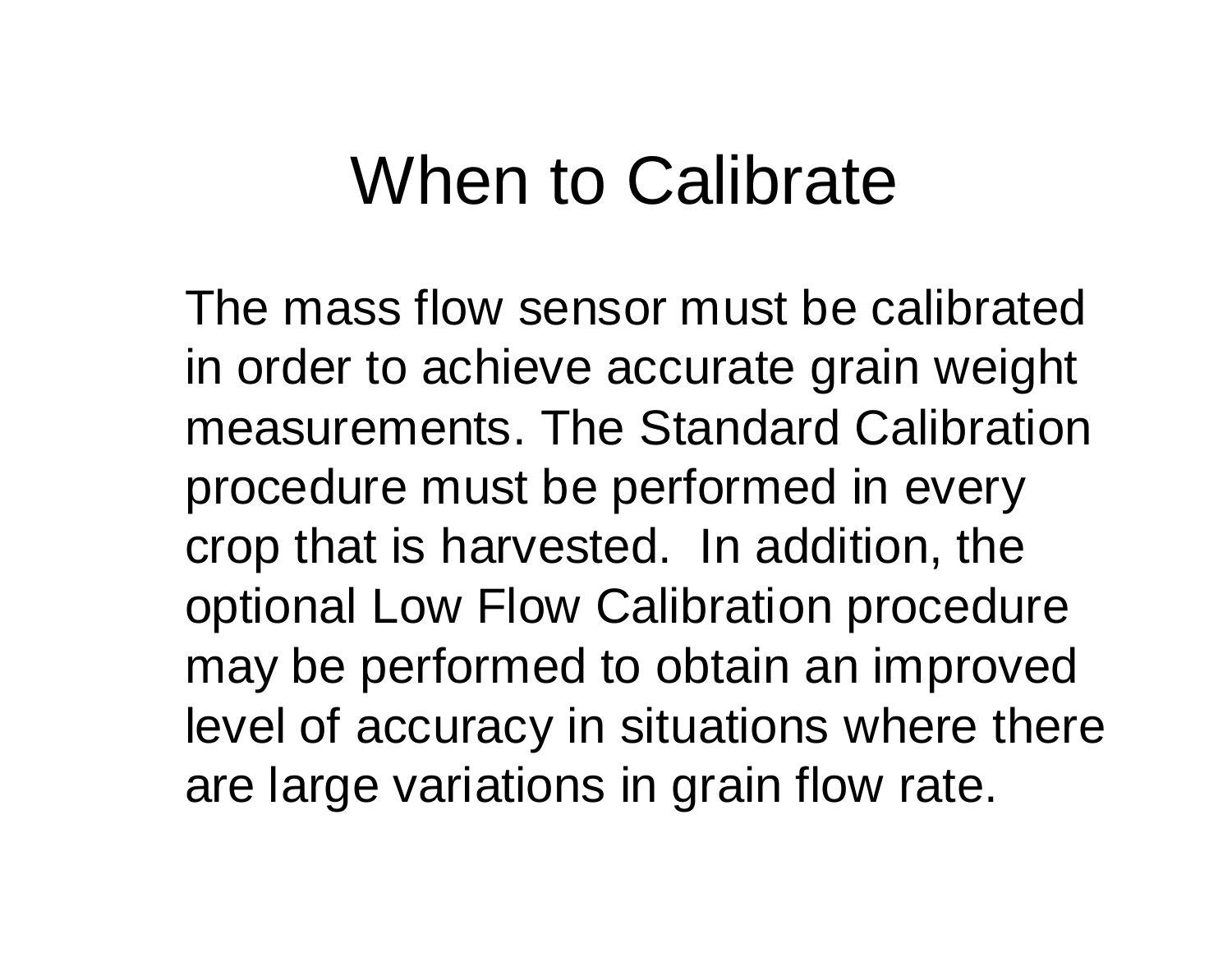## Yield Calibration

Rotate knob until pull down menu is highlighted, press "check" Rotate knob until function selected from menu, press "check" If correct function selected, press "ENTER" button. The screen will then give you directions on how to calibrate.

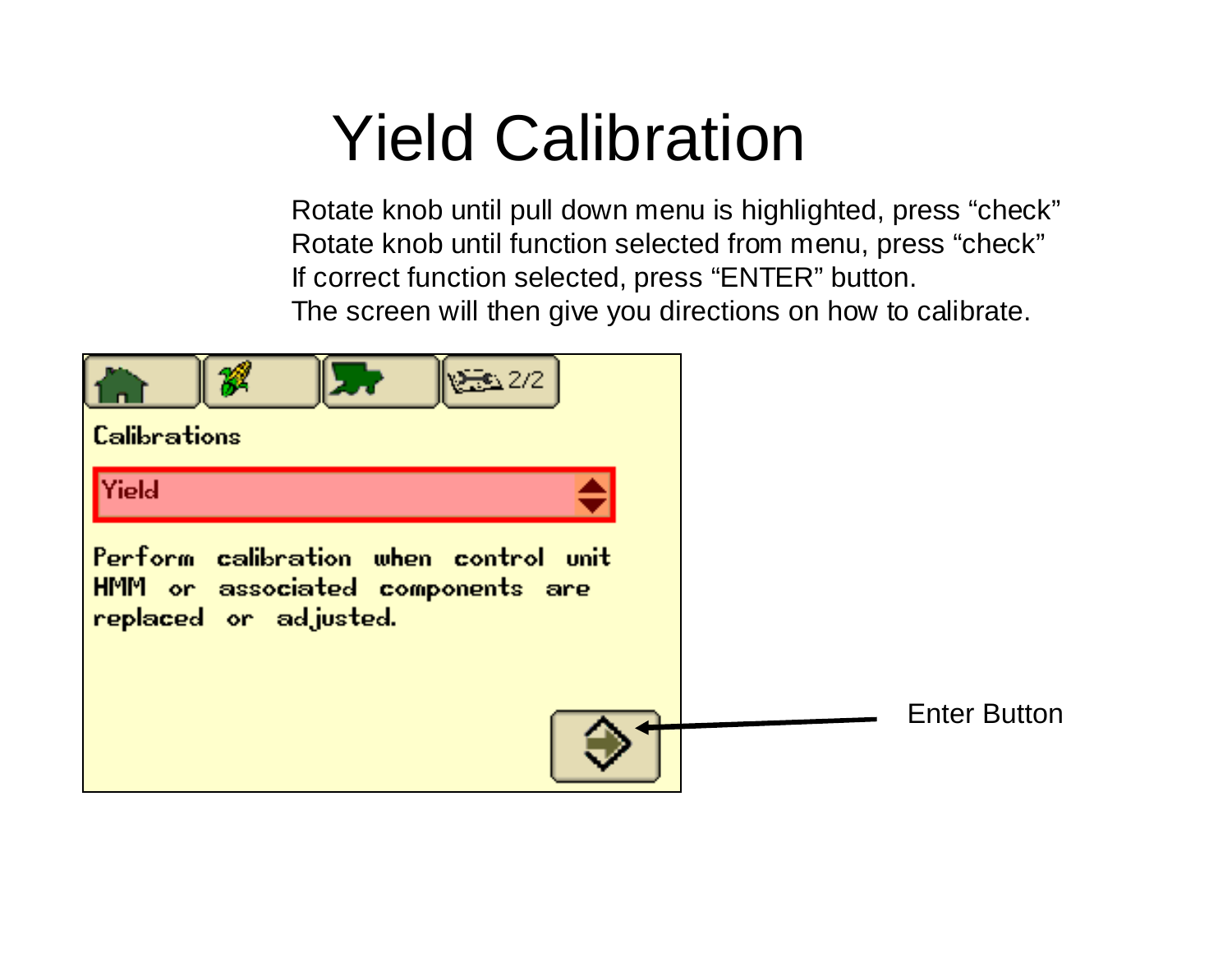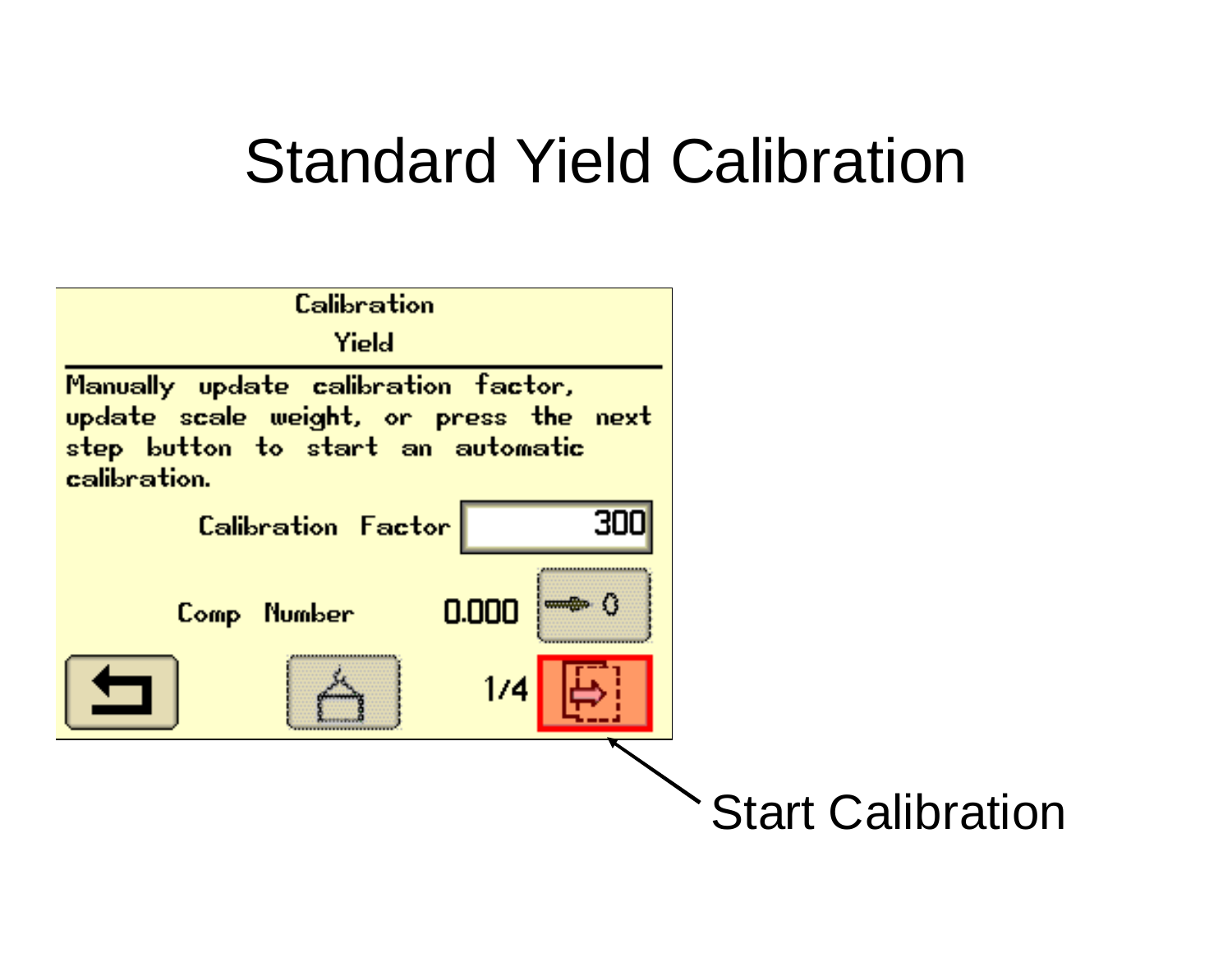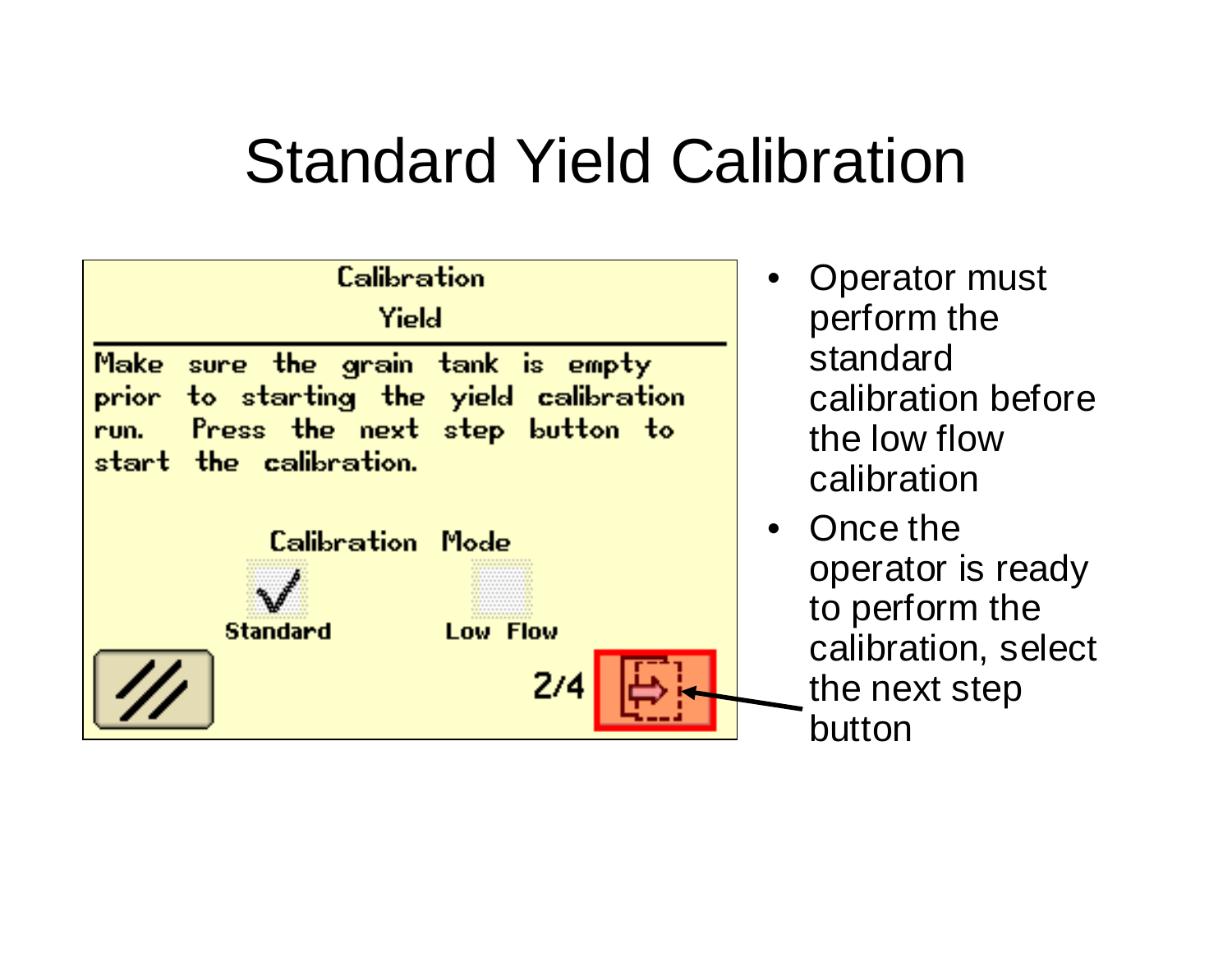

- The operator will now harvest a sample of crop.
- If you press the return button, you can get back to the run pages while the calibration is in process.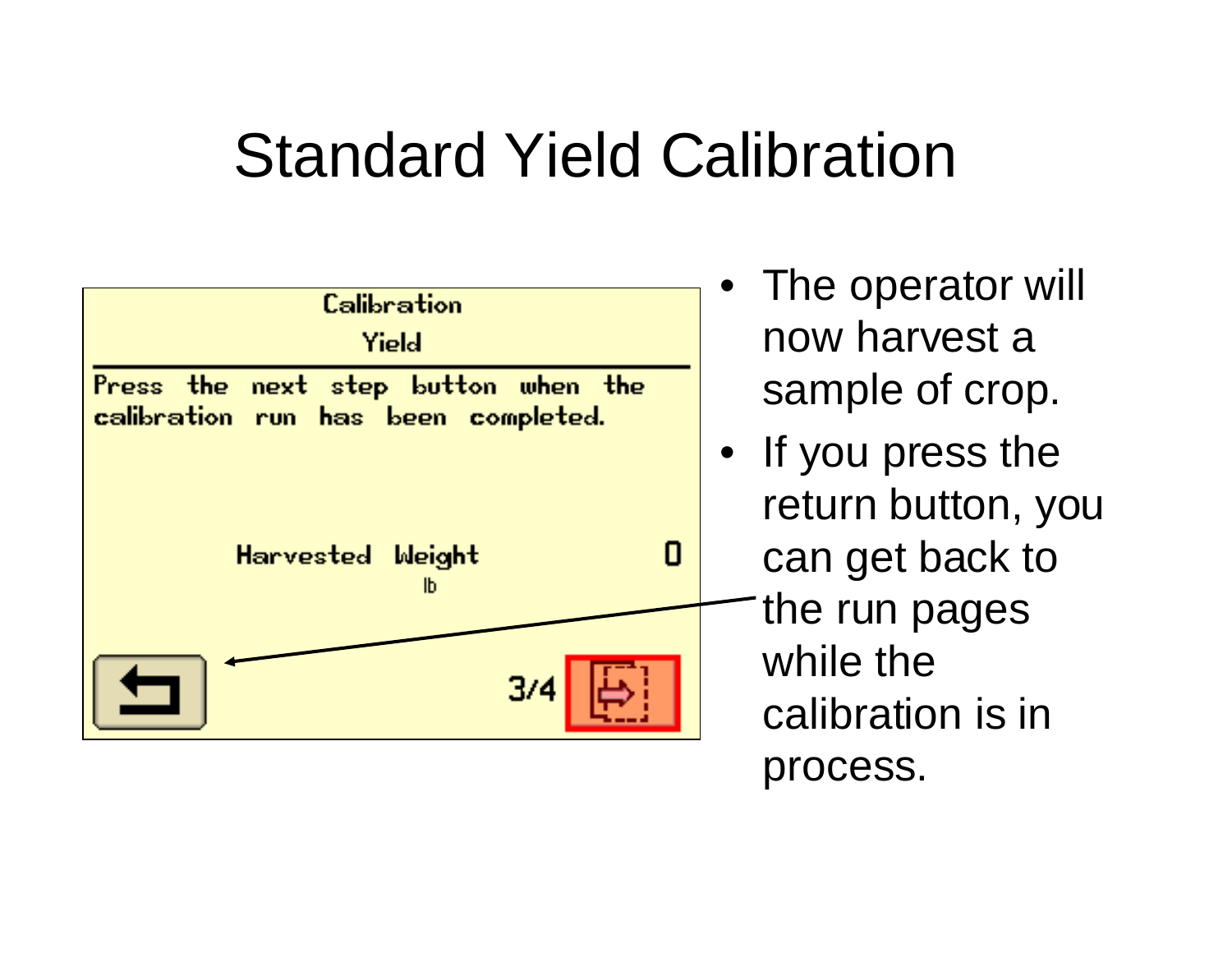

•Sample size may vary, but a larger sample will give a more accurate calibration.

•Most operators will harvest one truck or cart load as their sample.

•If the sample size is too small, or you harvest with too high or low of a flow rate, you will receive a corresponding error message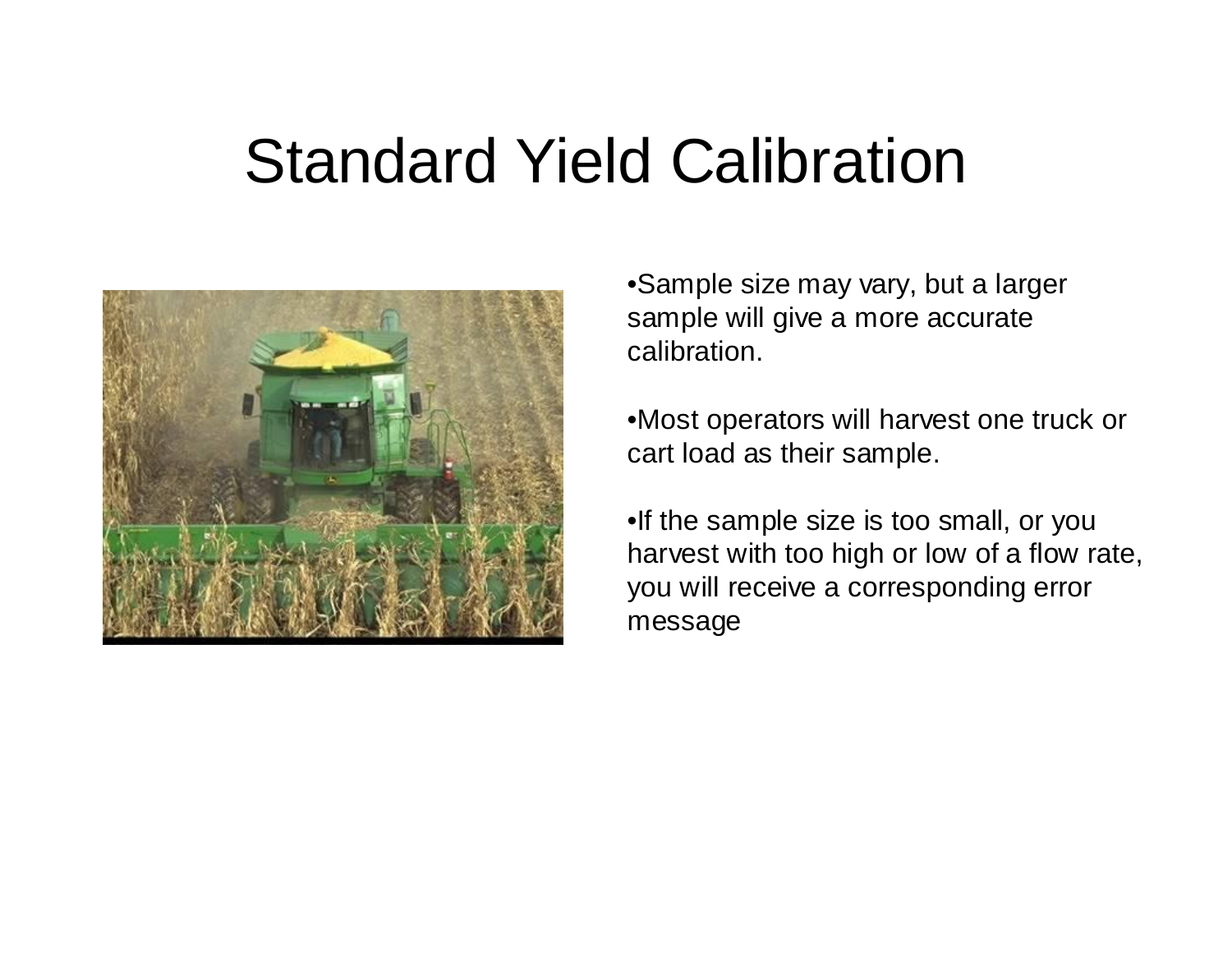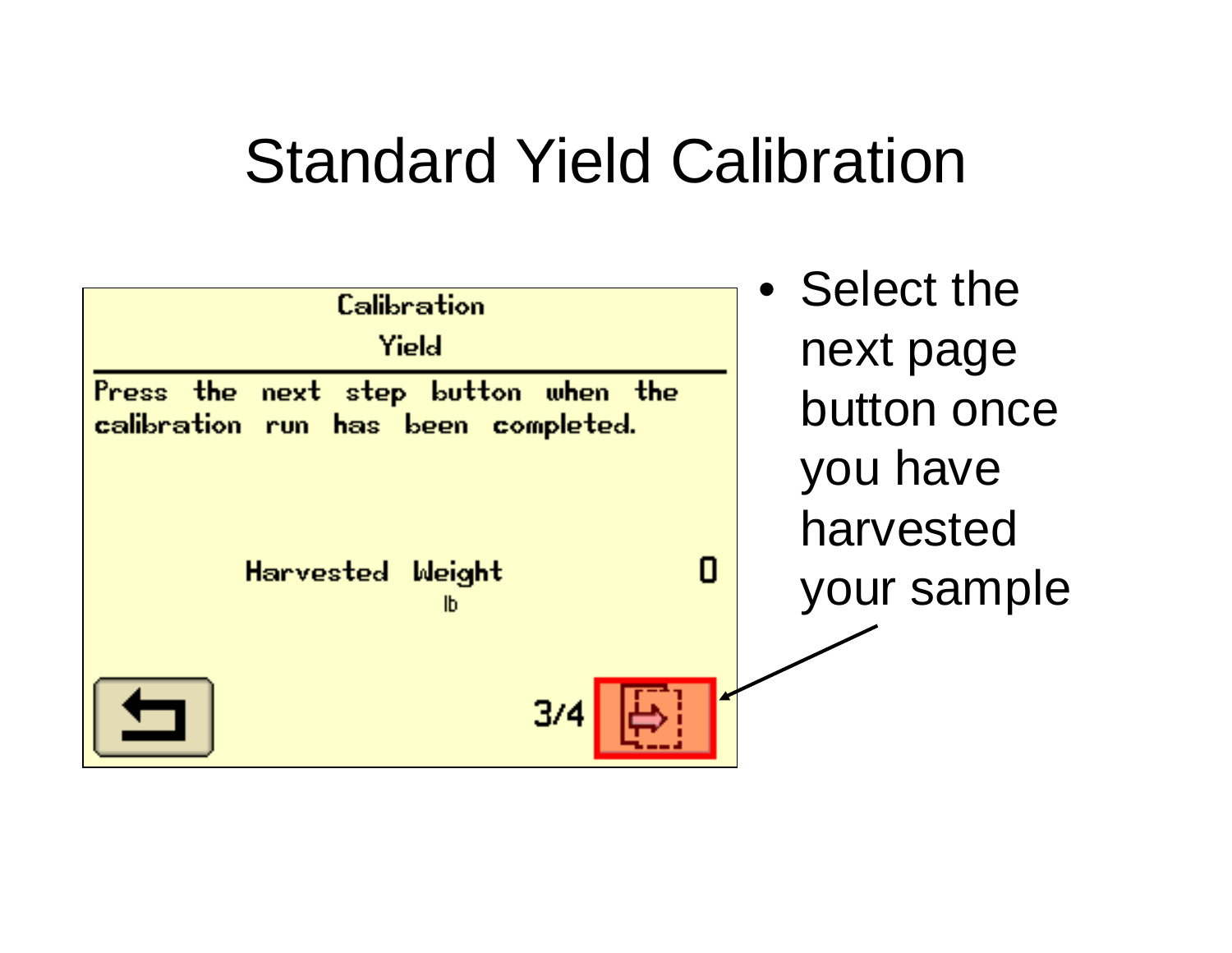

You will now use a scale and determine the actual weight of the harvested sample.

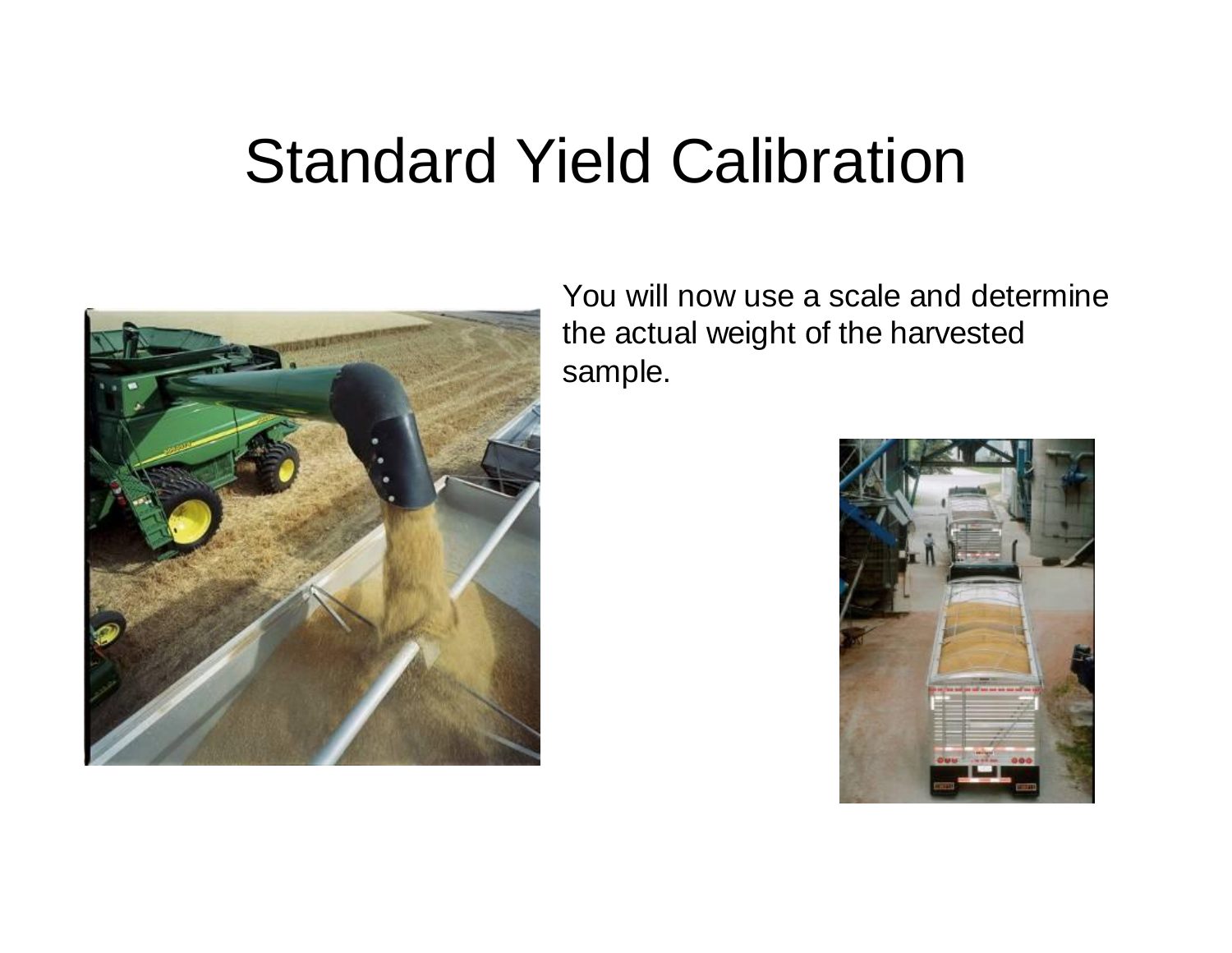| Calibration<br>Yield      |  |               |                 |
|---------------------------|--|---------------|-----------------|
| <b>Harvested</b>          |  | <b>Weight</b> | 2560<br>Ib      |
|                           |  | Scale Weight  |                 |
| <b>Calibration Factor</b> |  |               | 65 <sup>2</sup> |
|                           |  | Comp Number   | 0.000           |
| $\mathscr{U}$             |  |               | 4/4             |
|                           |  |               |                 |

• While you wait for the actual weight of your sample, you can keep this screen or simply press the enter button, continue harvesting, and then come back later and - enter your scale weight.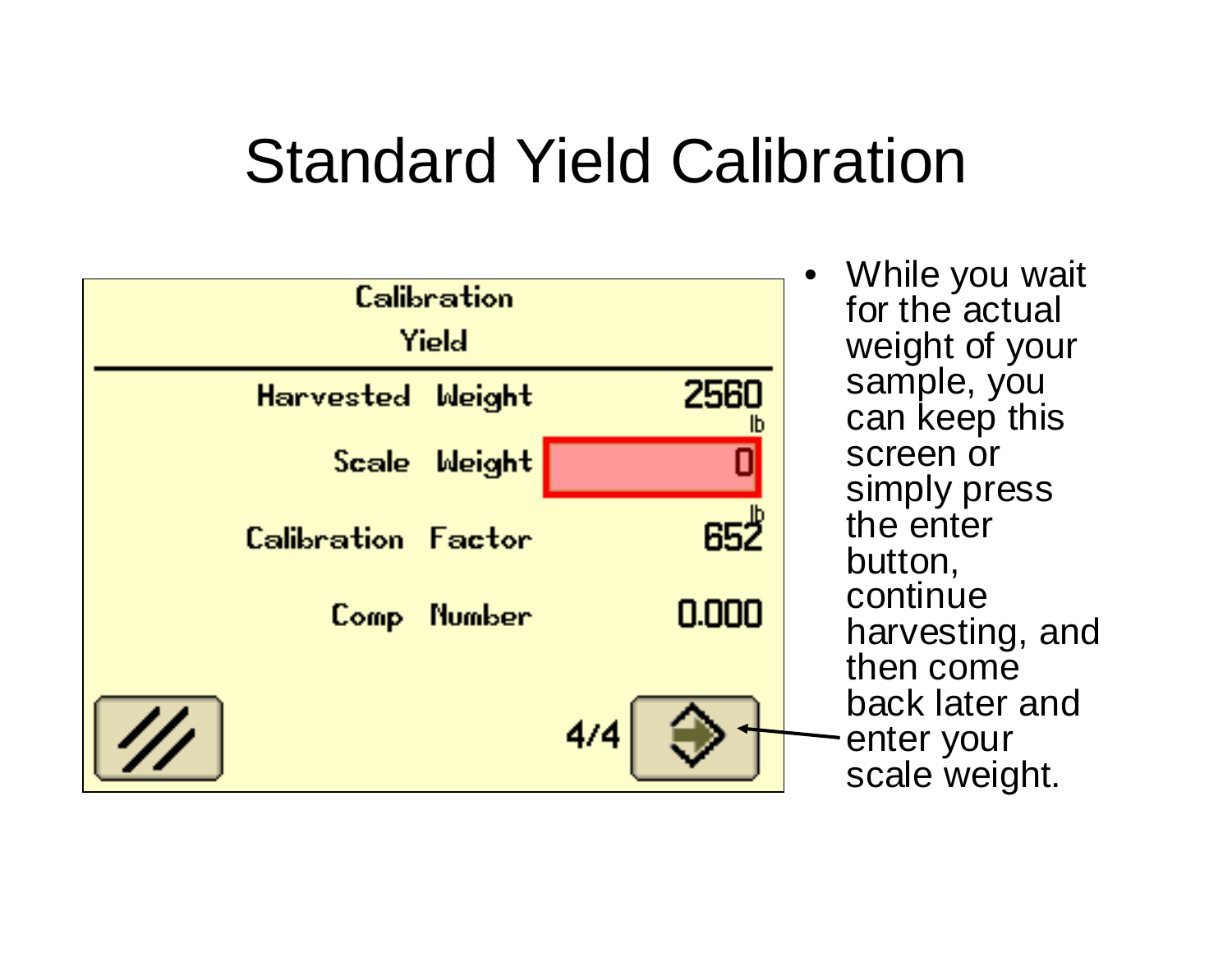

- For this example we will assume the operator pressed enter to get back to the run pages and continued to harvest
- When you know the sample weight, go back into your calibration and then select the weight icon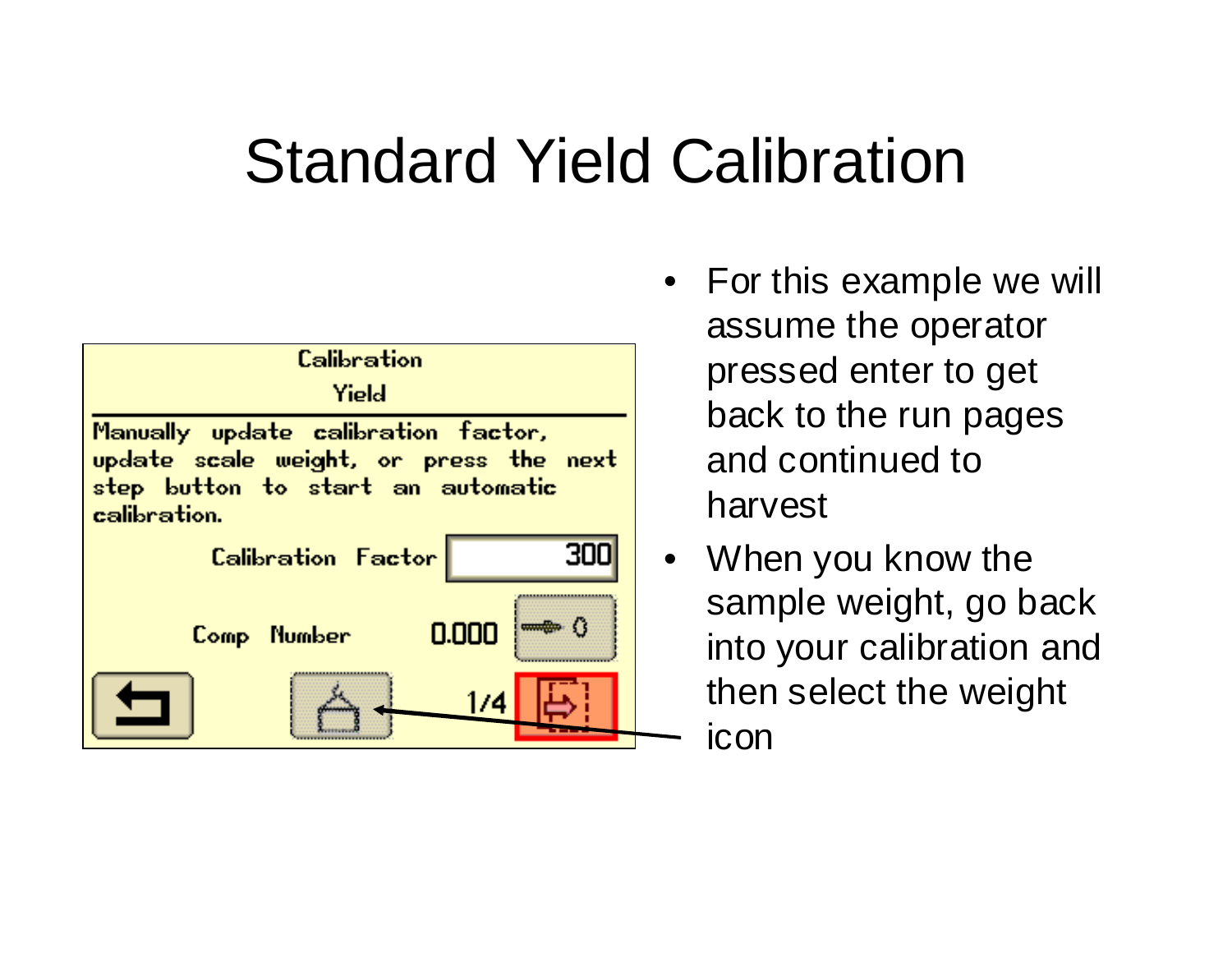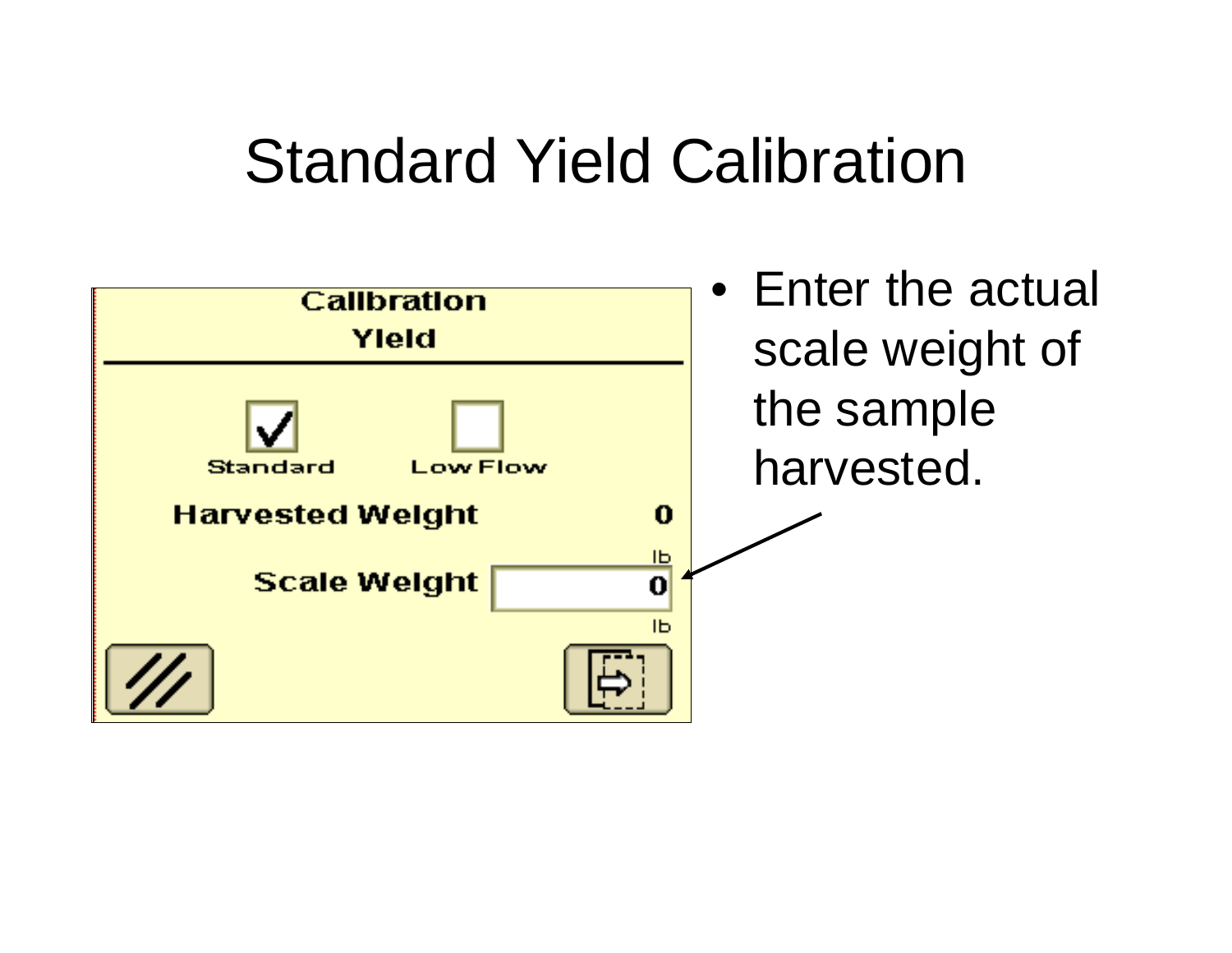## Low Flow Yield Calibration



- Once you have completed the Standard Calibration you should follow the same steps and complete the low flow calibration.
- The procedure should be performed at approximately one-half to two-thirds of the ground speed at which the Standard Calibration procedure for this crop and condition was run and in an area that is reasonably level and uniform in yield.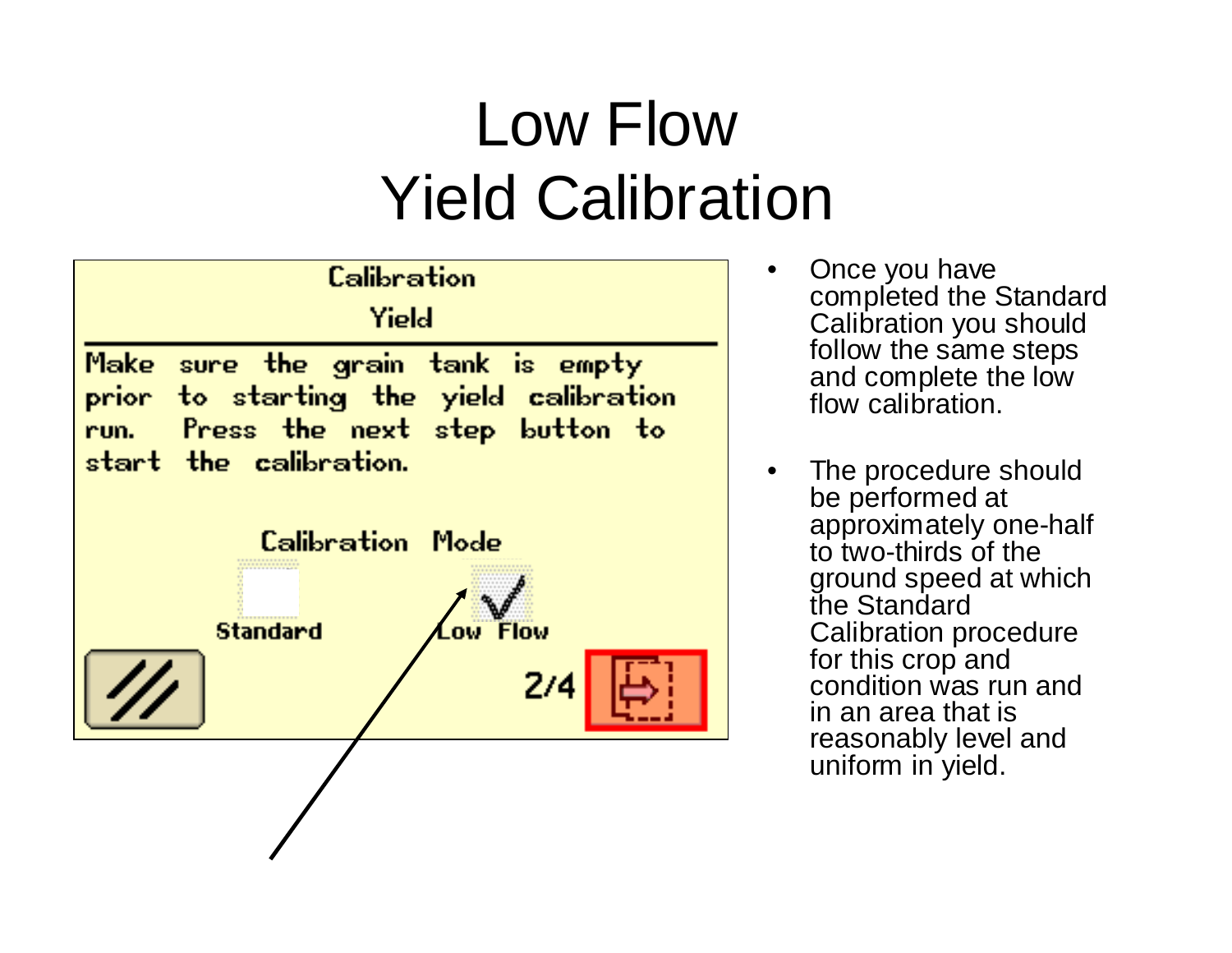## Low Flow Yield Calibration

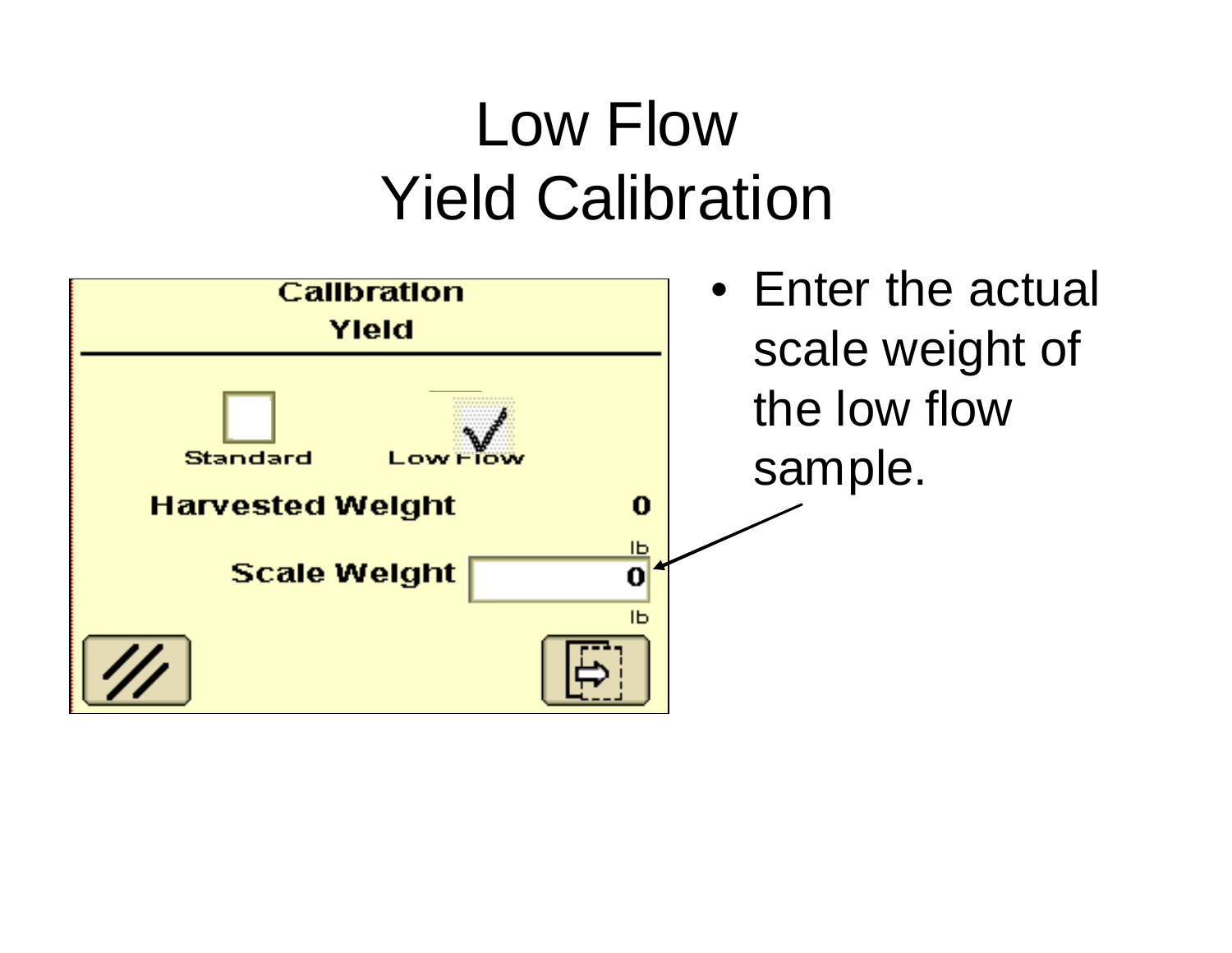# Calibration Adjustments



- You can manually change your
	- calibration factor to fine tune your yield readings
- The Comp number will remain 0 until you perform the low flow calibration.
	- Improvements to 70 series software have made it unnecessary to change the Comp Number. You can zero this number.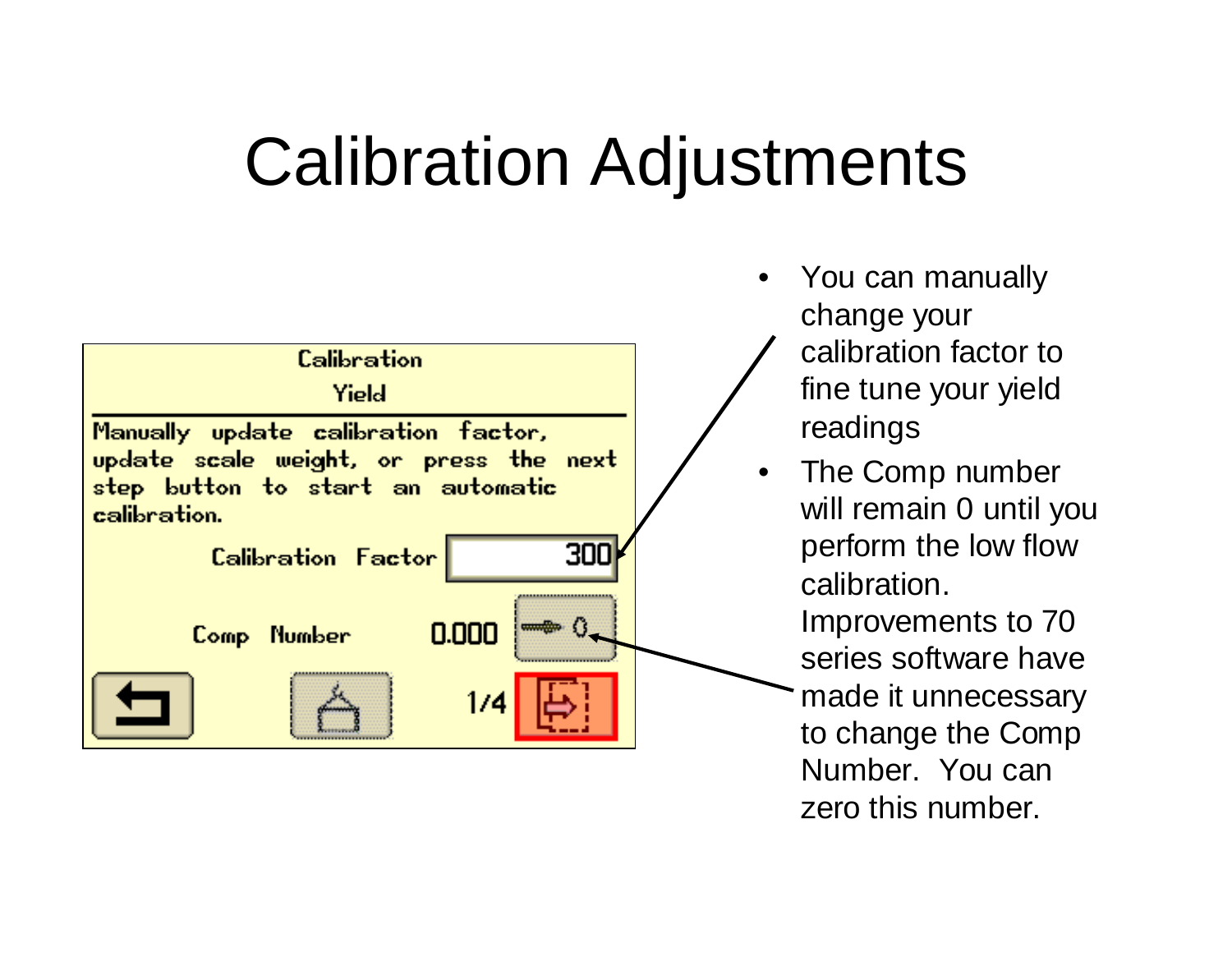# Yield Calibration



• Manually changing the calibration factor will let you revert to a previous calibration or fine tune your current calibration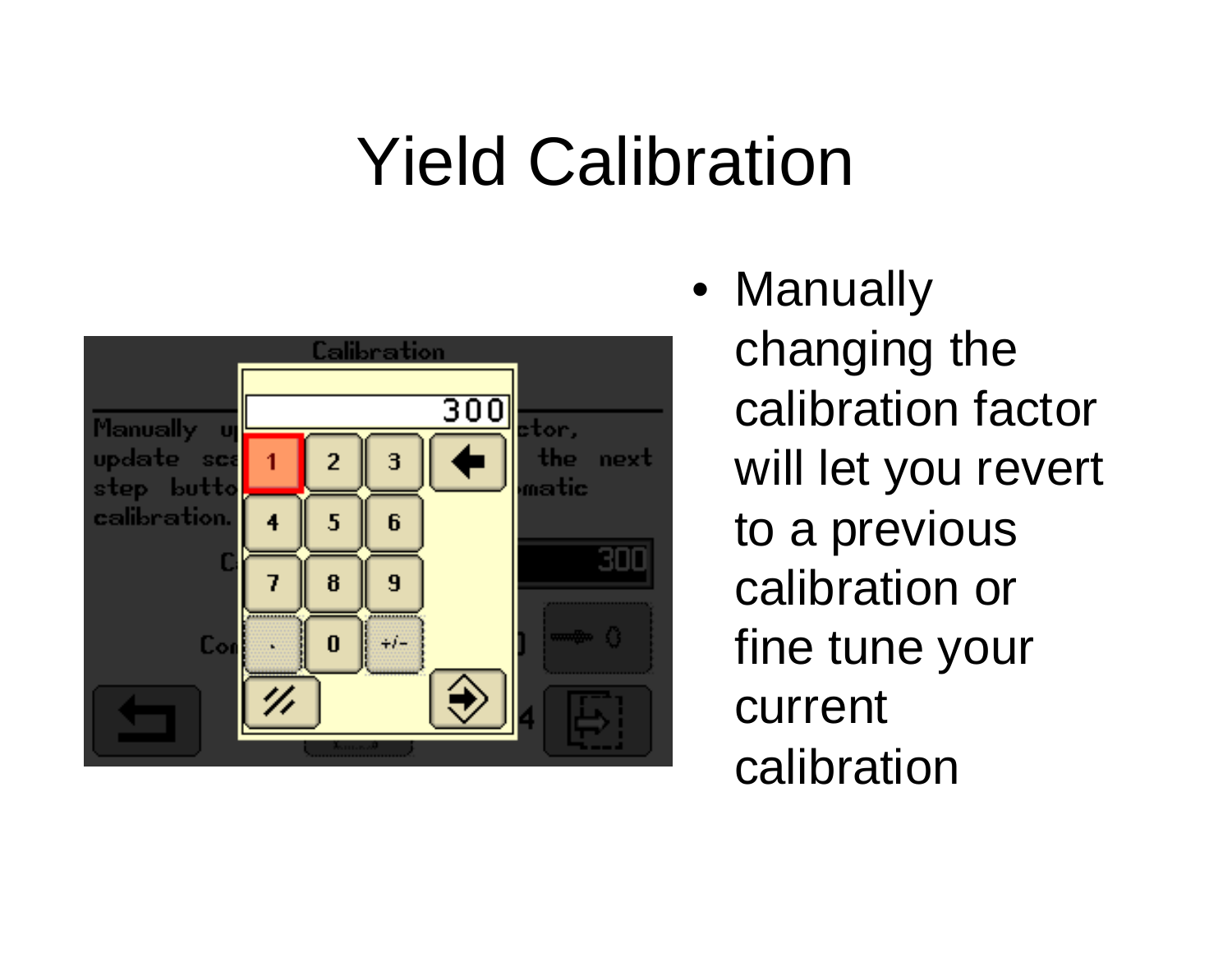# Errors



- "Yield calibration failed. Flow rate too low."
- "Yield calibration failed. Not enough grain harvested."
- "Yield calibration failed. Flow rate too high."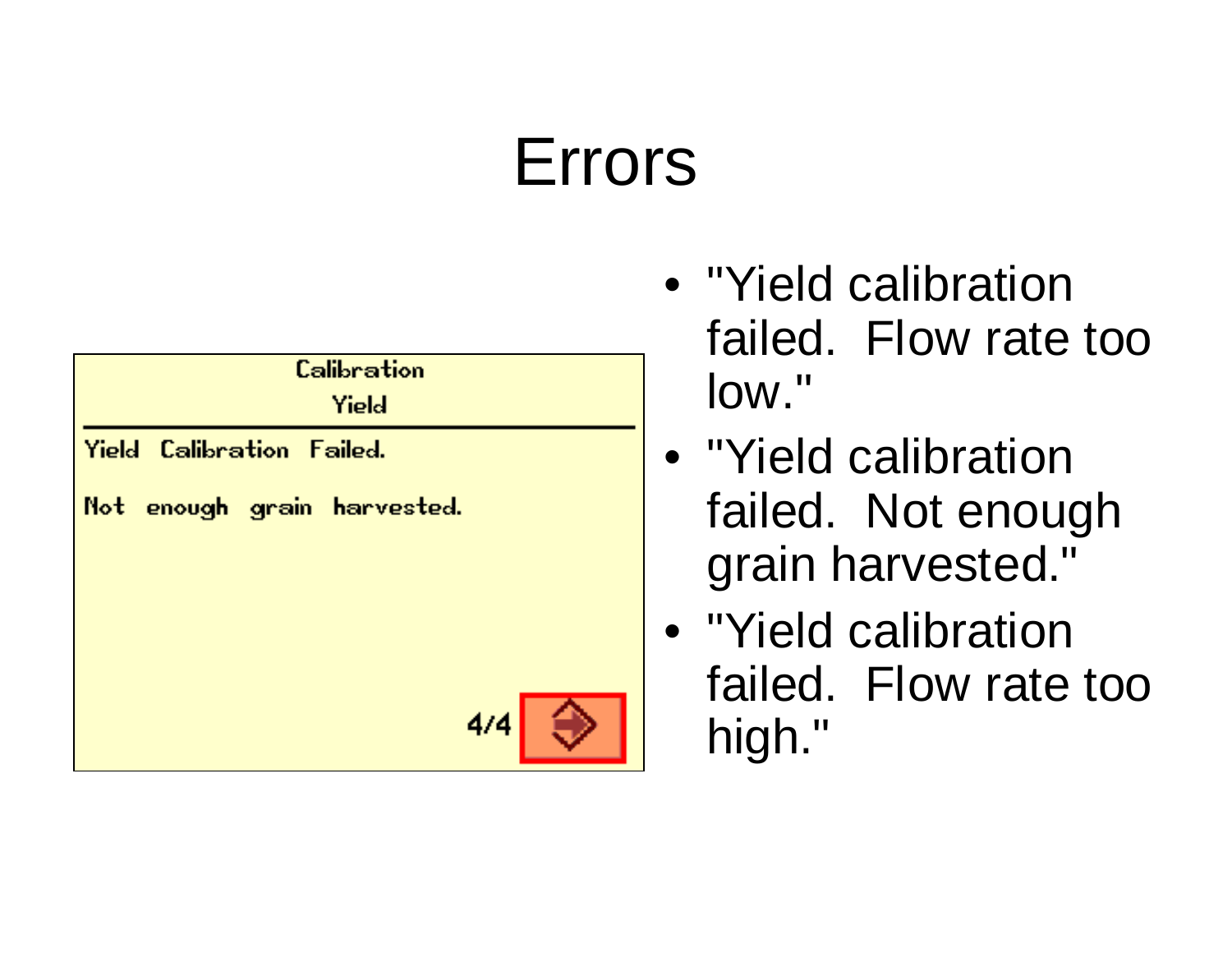

- Moisture Calibration is located in the user calibrations section.
- Follow the steps to perform the calibration.
- Highlight the Arrow and press the confirm switch on the armrest.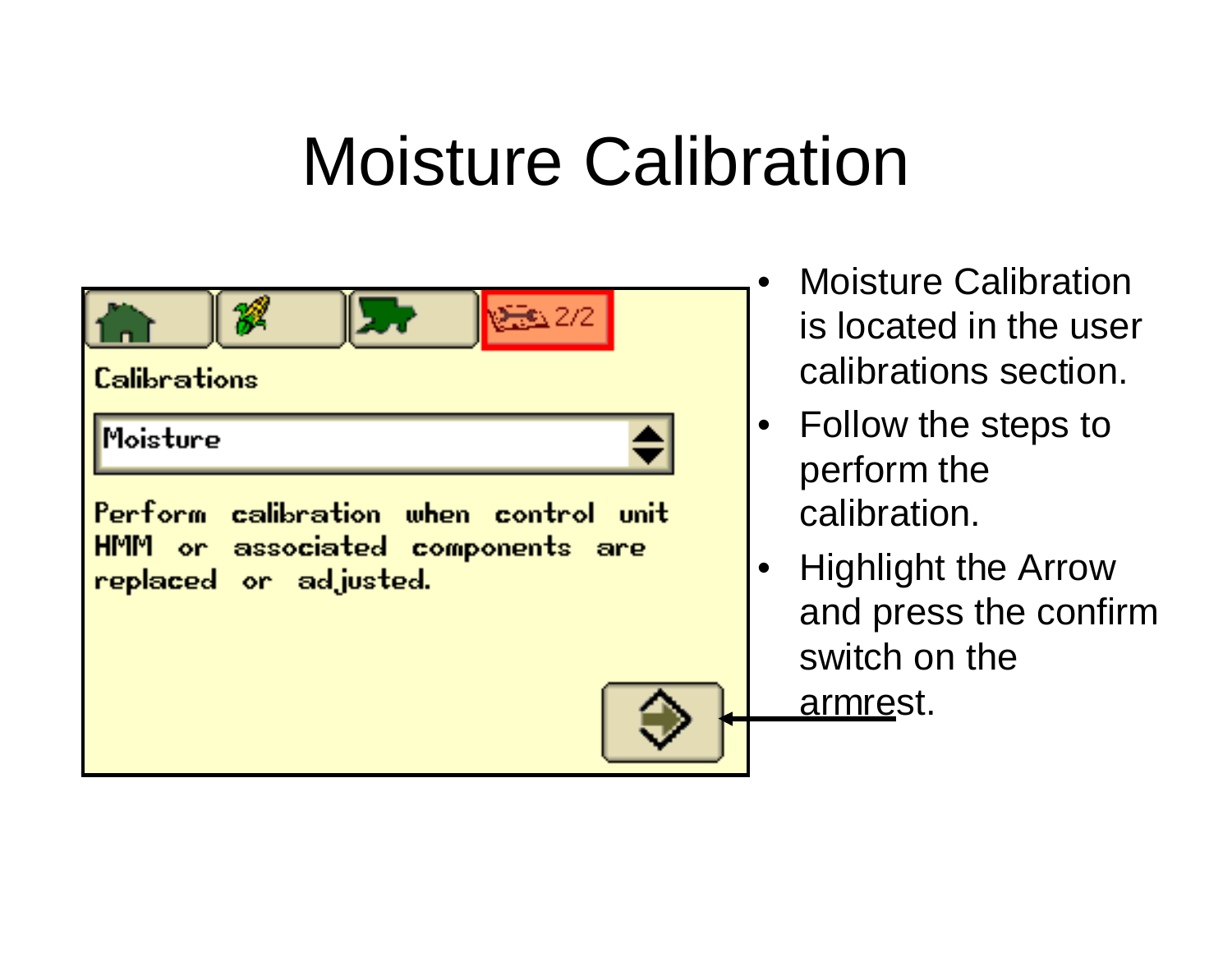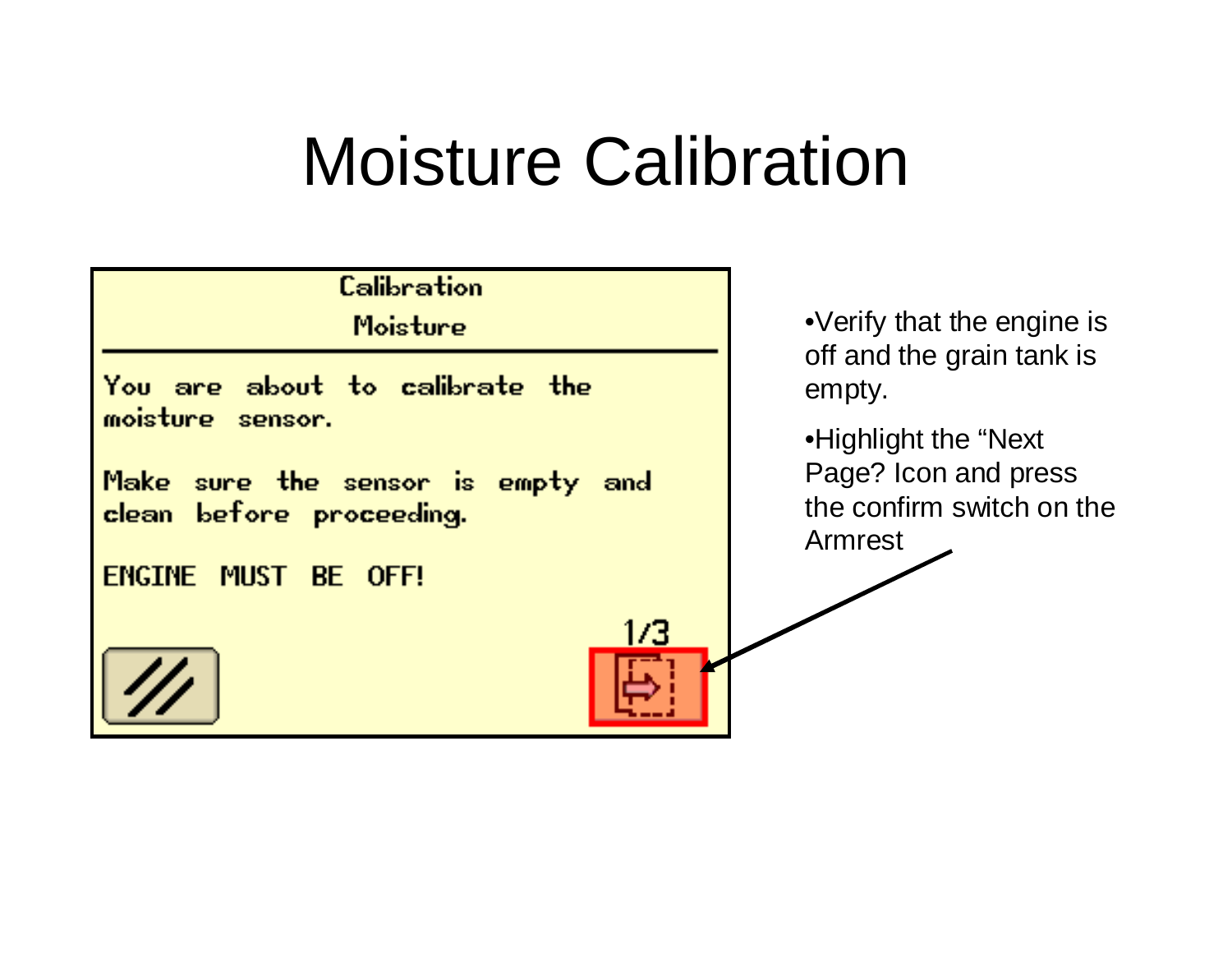

•You should hear the moisture sensor retract the plunger and then extend. The page will automatically change on it's own once complete.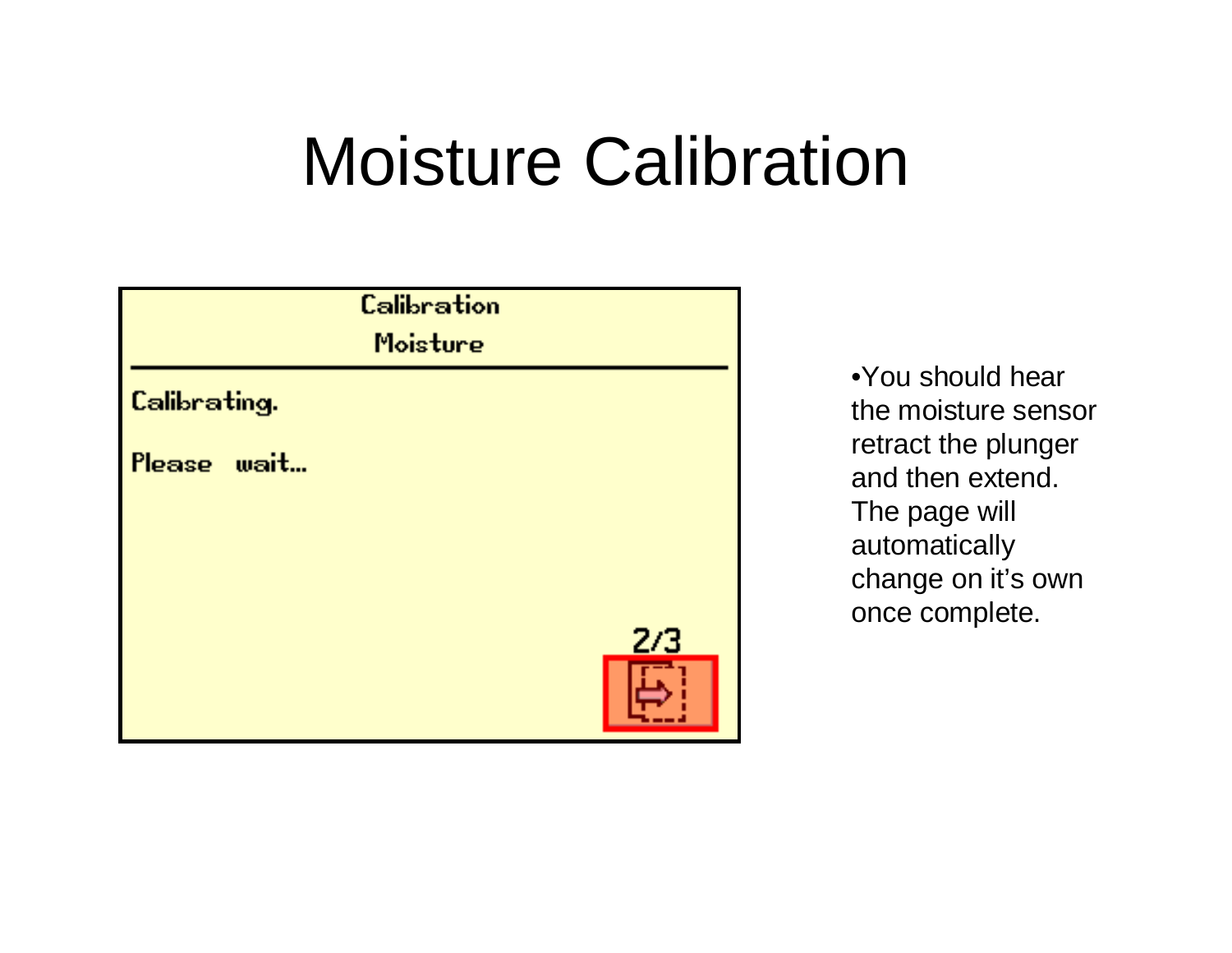